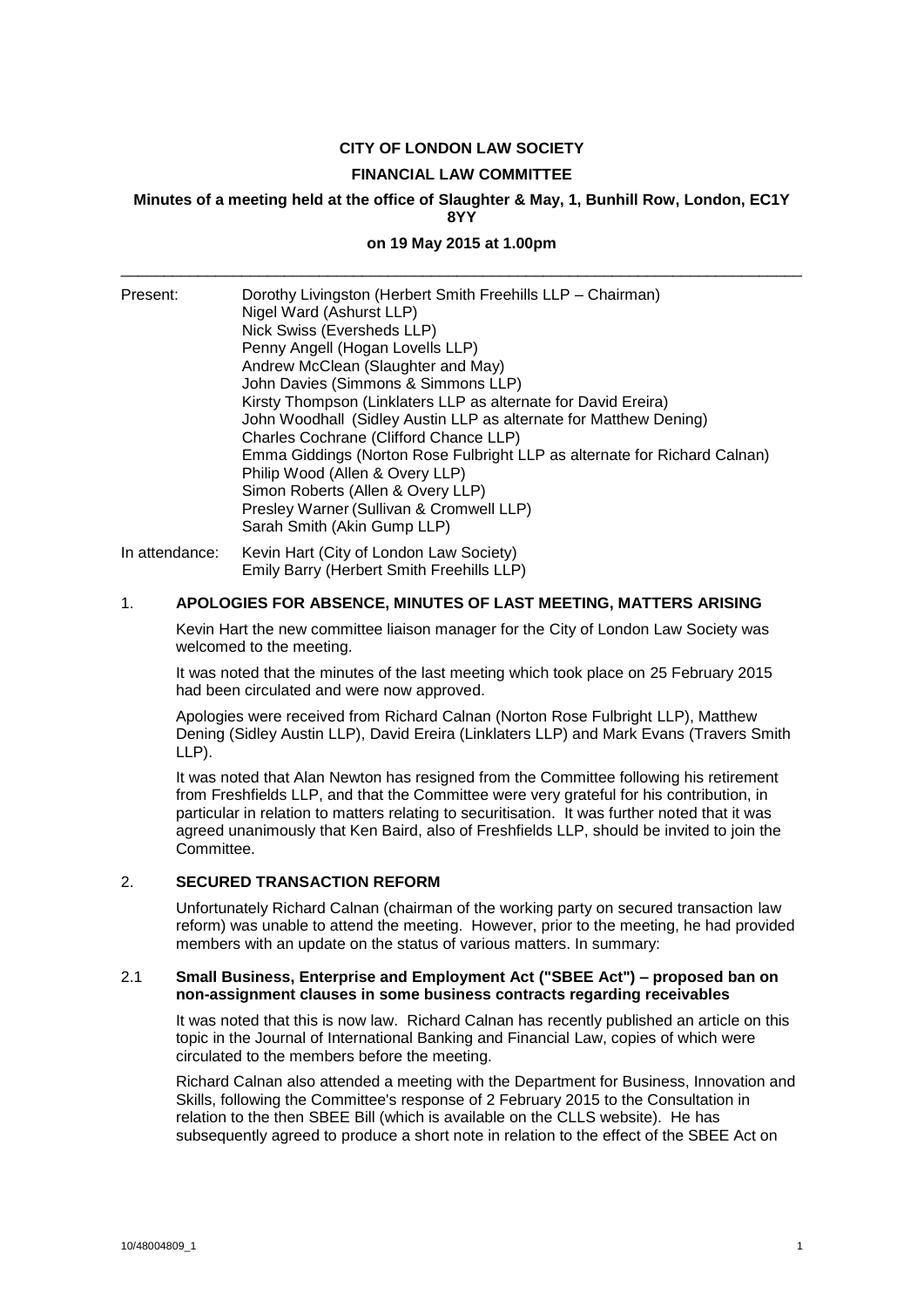the protection of contractual counterparties in respect of their set-off rights and discussed this topic with members of the working party.

It was noted that though the SBEE Act has been passed, these provisions are not yet in force since they require subsidiary legislation to come into effect.

#### 2.2 **Secured Transactions Law Reform Project**

The working party met on 13 May and has produced a draft Secured Transactions Code and User Guide, which was circulated to the Committee for discussion, with a view to publishing it more widely in the summer.

## 2.3 **Insolvency – Insolvency Service Call for Evidence: European Commission Recommendation on a new approach to business failures and insolvency**

It was noted that further developments are awaited.

## 2.4 **Cape Town Treaty Ratification (Aircraft)**

It was noted that The International Interests in Aircraft Equipment (Cape Town Convention) Regulations 2015 was laid before Parliament on 26 March 2015, and they should come into force on the first day of the month following the expiration of three months after the date of the deposit, with Unidroit, of the United Kingdom's instrument of ratification, acceptance, approval of, or accession to, the Cape Town Convention. There is as yet no evidence in the London Gazette that this has happened.

## 2.5 **Financial Collateral Arrangements (No. 2) Regulations 2003**

Further developments awaited following submission of the Committee's letter to HM Treasury on 13 April 2015. It was noted that this point was independent of the wider issues of secured transactions law reform.

#### 2.6 **State aid and security**

Reference was made to the recent judgment in Case C-690/13 *Trapeza Eurobank Ergasias AE v Agrotiki Trapeza tis Ellados AE (ATE) and Pavlos Sidiropoulos.* The Committee agreed that this judgment demonstrated that the grant of security under special rules in favour of a quasi-state entity could be deemed to be state aid if it gave an automatic economic advantage to that entity, but in the context of commercial transactions it was likely to be confined to its facts.

## 3. **CSD REGULATION 2014 (ARTICLE 3(2))**

Further developments awaited following referral of the point to the European Commission.

## 4. **SECURITISATION MARKET**

#### 4.1 **Commission Consultation on a Framework for High Quality Securitisation**

Reference was made to the Committee submission to the Consultation, which is available on the CLLS website. Further developments awaited.

#### 4.2 **Capital Markets Union**

It was noted that there is a conference in Brussels on 8 June 2015, following the end of the Consultation on the Green Paper on building a Capital Markets Union. Further developments awaited.

## 5. **AUDITORS/AUDIT DIRECTIVE**

It was noted that on 19 March 2015 the Loan Market Association had published a response in relation to the potential unintended consequences arising out of the EU Audit Directive for syndicate banks, as "public interest entities", who commission non-audit services in respect of one of their customers (rather than themselves) from a firm of auditors.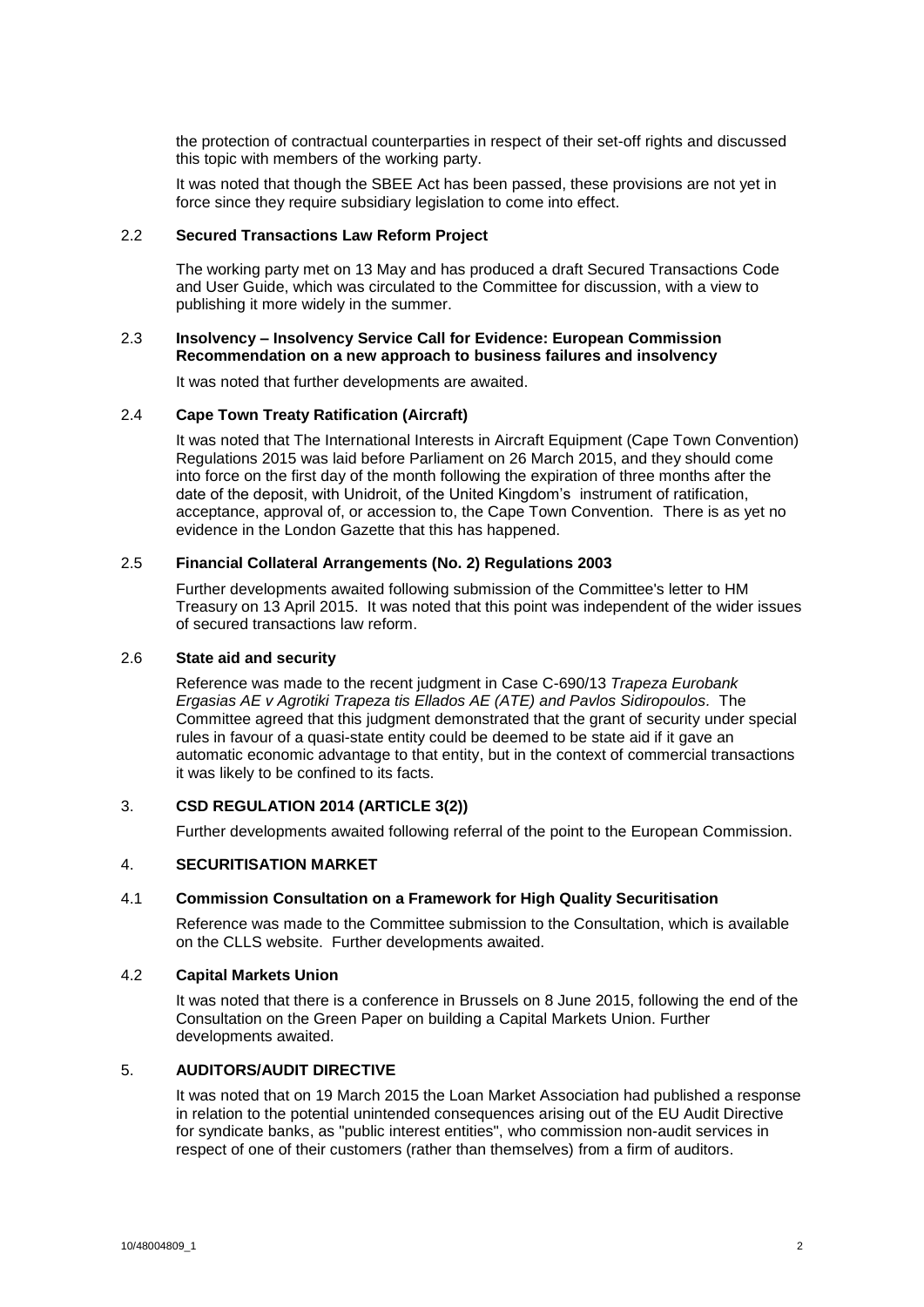## 6. **EBA CONSULTATION ON SHADOW BANKING**

It was noted that shadow banking is outside the remit of the Committee, except where it relates to more general banking and financial law issues which are already being examined by the Committee. The Committee does not propose to respond to the Consultation.

## 7. **FINANCIAL STABILITY**

## 7.1 **Banking Reform Act 2013, Bail-in, EU Recovery and Resolution Directive proposal and Structural Regulation**

## 7.1.1 **EU Banking Recovery and Resolution Directive ("BRRD")**

Further developments awaited.

## 7.1.2 **UK**

In the UK, it was again noted that the various new statutory instruments were now in force. It was noted that the House of Commons research paper (published on 17 March 2015) is a useful summary document.

## 8. **FCA**

## 8.1 **Market study into investment and corporate banking**

It was reported that the terms of reference for the Financial Conduct Authority's (FCA's) wholesale market study into investment and corporate banking to assess whether competition in the sector is working properly have not yet been published (they were expected in the spring).

*Afternote:*

*The FCA published its final terms of reference on 22 May (see link). They will be investigating:*

- *Transparency of process in relation to new issues of debt and equity securities and in IPOs*
- *Client choice and behaviour and the impact of syndication*
- *How bundling and cross-subsidisation affect competition*
- *The potential benefits of reducing regulatory barriers to firms entering or expanding into primary markets.*

*In addition the Payment Systems Regulator (a division of the FCA with its own competition law powers) on 29 May published terms of reference for a market investigation of the supply of indirect access to payment systems by clearing members, covering all the main UK payment systems. It is also planning a market investigation into the ownership and competitiveness of infrastructure provision for the UK systems – much of this infrastructure is currently owned by the clearing members.*

<http://fca.org.uk/static/documents/market-studies/ms15-1-1.pdf> [https://www.psr.org.uk/sites/default/files/media/PDF/Indirect-access-mkt-rev-terms](https://www.psr.org.uk/sites/default/files/media/PDF/Indirect-access-mkt-rev-terms-ref_0.pdf)[ref\\_0.pdf](https://www.psr.org.uk/sites/default/files/media/PDF/Indirect-access-mkt-rev-terms-ref_0.pdf)